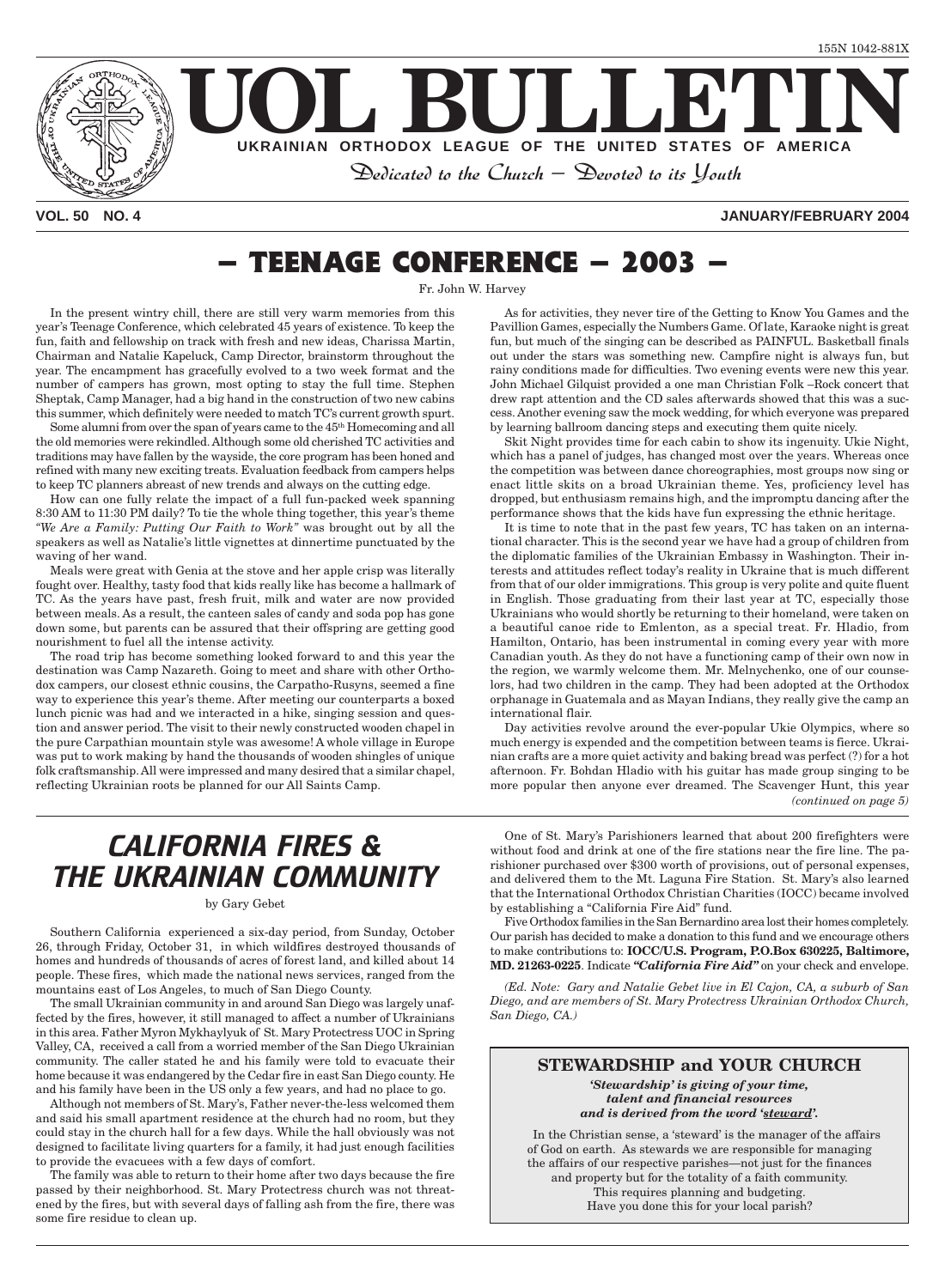UOL BULLETIN—The official publication of the Ukrainian Orthodox League of the United States of America. Circulated to all UOL members. Non-member subscription rate - \$20.00<br>Canada - \$20.00

|                                         |                                          |                                                                | <u>Canada</u> boo        |
|-----------------------------------------|------------------------------------------|----------------------------------------------------------------|--------------------------|
| Lynn Szafranski<br><b>UOL President</b> | <i>Natalie Beck</i><br>Jr. UOL President | Dr. Stephen Sivulich Father John Harvey<br>UOL Bulletin Editor | <b>UOL Bulletin</b>      |
| 7 Oneida Avenue                         | 106 Jack Pine Drive                      | 206 Christopher Circle                                         | <b>Spiritual Advisor</b> |
| Waretown, NJ 08758                      | Michigan City, IN 46360                  | Pittsburgh, PA I5205                                           | 74 Harris Avenue         |
|                                         |                                          |                                                                | Woonsocket, RI 02895     |

Special Assistant - *Alice Sivulich,* 206 Christopher Circle, Pittsburgh, PA 15205 Sr. Staff Writer - *Elizabeth Mitchell,* 46 Lexington Court, Carnegie, PA 15106 Distribution - Sts. Peter and Paul Chapters, Carnegie, PA

*UOL Bulletin*—Published seven times annually - September, October, November, January/February, March, April, and June.

**The absolute deadline for each monthly issue is the 5th of the prior month. Photos will not be returned unless accompanied by a self-addressed stamped envelope.**

**Note to Contributors: All articles submitted to the** *UOL Bulletin* **must be in 12 point Times New Roman (font), or typed and double spaced in 12 point type. Articles may be submitted via e-mail attachments.** The editor reserves the right to condense any material submitted. Material cannot be returned.

Advertising rates: Please inquire through editorial offices.

### **57TH U.O.L. CONVENTION - 2004** *"Meet Me at the Well: A Trip to Our Motherland, Ukraine"*

A traditional, Top 40 Ukrainian song , *Oj Vydno Selo*, begins with the lyrics . . . *Oh I see the village, down by the mountains*. You may have heard this song a million times, or are only now, reading the lyrics for the first time but regardless, it leaves one to wonder what village the composer was thinking of when they wrote this song. Could it be a village in the Carpathian Mountains? Maybe it's a village close to our beloved Dnipro River! Quite possibly, this village could be located in southern Ukraine, near the Black Sea. While any of these areas could be the setting of the song, I know the real truth.

This traditional song was written about the lovely Selo Village, of Parma (Ohio). You may think that I'm confused. All this convention planning must be getting to my head! Why else would I think that this city on Lake Erie could in any way replicate a Ukrainian Village? Yet, trust me...by this time next year you will no longer have to wonder.

### *This Quaint Little Village: (aka St. Vladimir's Center)*

Following Friday afternoon sessions at the 57th Annual UOL Convention  $(July 21-25<sup>th</sup>)$  everyone will have the opportunity to visit this quaint little village. You'll be amazed as you enter the village, more frequently known as St. Vladimir's Cultural Center. During the week it is used for numerous activities, meetings, Ukrainian dancing, bandura lessons, Ukrainian language classes, Sunday School, English language classes, pyroghy and so much more. Yet on that special evening of Friday, July 23<sup>rd</sup>, the cultural center will transform into a Ukrainian Village complete with houses, fields with lots of sunflowers, a church and a well in the center of the village.

All village visitors will be treated like royalty, being fed traditional Ukrainian cuisine. And of course, the meal will end with a sweet surprise. Following a brief cabaret show which will feature Ukrainian dancers and other such acts, you yourself will be able to show off your dancing skills to the music of the Hypolovsky Ukrainian Band.

Plan on taking time to join this village celebration. Come, bring your friends and gather around the well. This celebration is one that you won't want to miss!

> In Faith, Hope and Love, Melanie Nakonachny

#### ––––––––––– *Want more information?* –––––––––––

Contact 57th Annual **Convention Chairwoman, Melanie Nakonachny (MelanieNak@aol.com, (440) 842-3820)**

––––––– *Excited about the Convention?* –––––––

Just wait until you read next month's convention article: "*Polka, Waltz, Cha-Cha, Tango, Twirl Me Around the Dance Floor" (Burya Takes the Convention By Storm)*

#### *A marriage may be made in heaven, but the maintenance must be done on earth.*

*"Nevertheless let every one of you in particular so love his wife even as himself; and the wife see that she reverence her husband."* (Ephesians 5:33)

## **PRESIDENT'S COLUMN**

### *Lynn M. Szafranski*

CHRIST IS BORN! GLORIFY HIM!

I hope and pray that all of you had a wonderful Holiday Season and that the New Year will bring you good health, wealth and prosperity.

You will shortly be receiving the Annual UOL Fund Drive forms in mail. When making your donation, as Clergy Candidate Chair, I ask that you do not forget the Metropolitan John Scholarship Fund. I noticed that the donations have fallen off for the past couple of years. Please keep in mind that this fund is not just for seminarians, but that

Grants for Clergy are made available through the MJSF for those who are furthering their education. Over the past years the UOL has awarded nearly \$20,000 in grants to our priests.

#### *Do a Good Deed for One Person Who is Less Fortunate*

I know that I started this column with a Holiday Greeting, but in just a few weeks we will be starting Great Lent. Therefore, I would ask all of us to do a good deed for one person who is less fortunate that we are. If as a membership we each help only one person there will in fact be hundreds of people who will benefit from our good deed.

The next meeting of the National UOL Executive Board will be January 16-18, 2004 in Northampton, PA, hosted by the Assumption Virgin Mary UOL Chapter. If anyone is in the area, please join us.

> Respectfully Submitted, Lynn M. Szafranski

### **STS. PETER & PAUL SR. CHAPTER** *Carnegie, PA*

#### *Celebrating the 100th Anniversary Celebrating 30 Years of Coffee Hours*

The much awaited centennial celebration of our parish was held November 21-23. Most of the 100<sup>th</sup> Anniversary Committee was comprised of UOL members, including General Chairman, John Stasko. Outstanding features of the celebration included:

#### **• CENTENNIAL COMMEMORATIVE BOOK**

Chaired by UOL member Stephanie Swindle, the book was eighteen months in the making and consisted of 362 pages with 680 pictures and 70 commemorative pages. A major grant from the Kitchen Workers and money for commemorative pages covered the cost of the book as traditional ads were not solicited.

#### **• HISTORICAL PHOTO DISPLAY**

The "Mosaic In Time", an historical photo review of parish life was coordinated by Michael Kapeluck and organized in a thematic approach. Two years of work, to include extensive research, went into the project that resulted in 600 pictures being displayed in the Sts. Peter and Paul Museum. The photo review will be on display for a period of two years.

#### **• FRIDAY NIGHT RECEPTION**

The church hall was transformed into an elegant atmosphere by chairperson, Shirley Stasko, with circular tables that provided scrumptious appetizers, chocolate fountain (fondue), wine and fellowship.

#### **• BANQUET AND BALL**

Chairperson, Michele Kapeluck, with the help of Paula Howe, arranged a magnificent evening that included brief speeches, and enjoyable dancing music by Fred Yasnowski and *The Music Collection* from Youngstown, Ohio.

Our pastor, Fr. Steve Repa, spent many hours contributing to the success of this historical event.

The celebration was enhanced by the presence of Metropolitan Constantine and Archbishop Antony. Several priests also assisted with the church services, and twelve priests attended the banquet. Guests traveled from Vancouver, WA; Paradise Valley, AZ; Denver, CO; Knoxville, TN; Atlanta, GA; Alexandria, VA; Chicago, IL, Clifton, NJ; and many nearby cities.

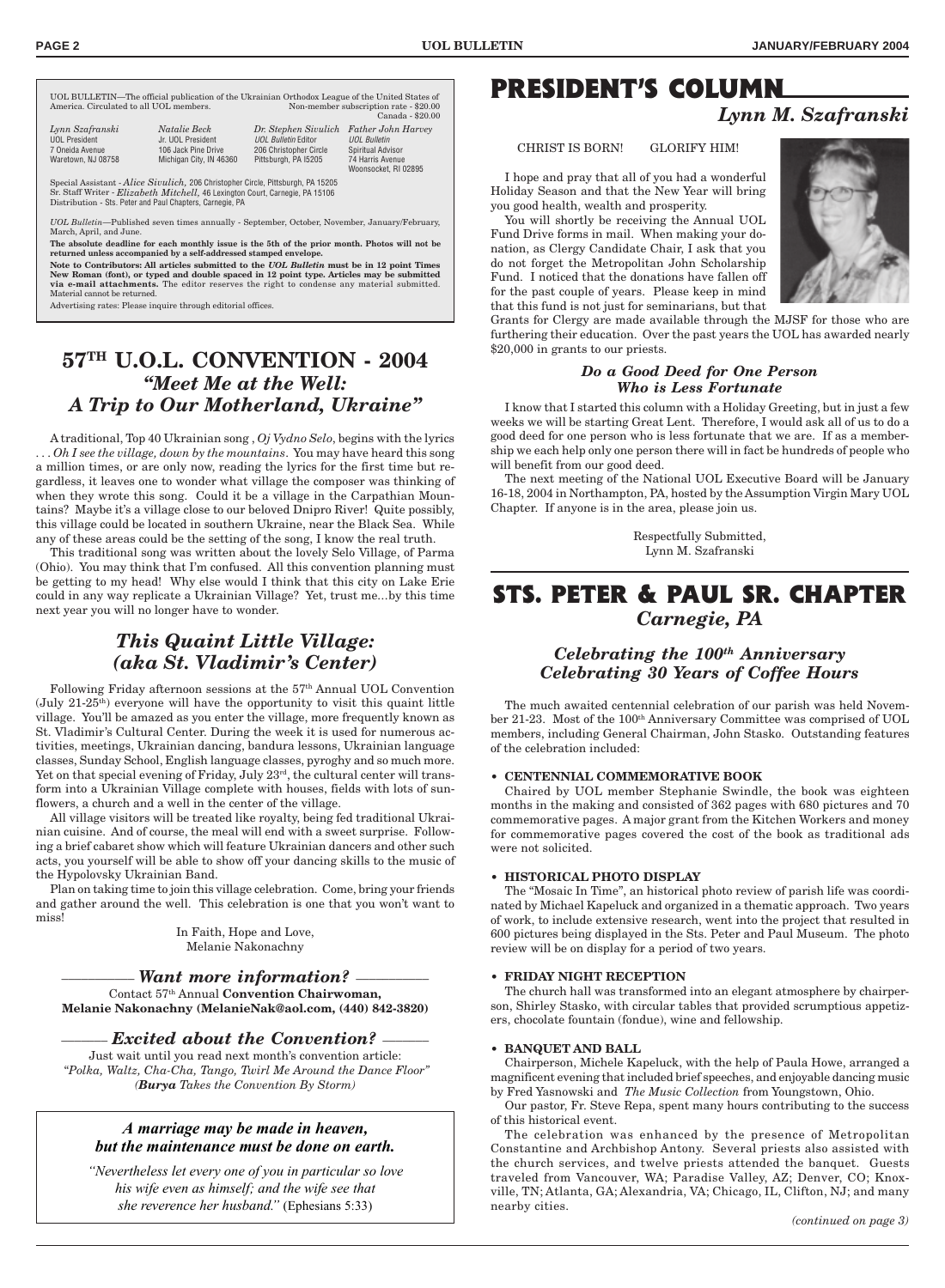### **Sts. Peter & Paul**

*(continued from previous page)*

Included in the weekend activities was the celebration of the Sr. Chapter's 30th Anniversary of sponsoring coffee hour each Sunday after Divine Liturgy.

#### *Chapter Scholarships Awarded*

The senior chapter awarded scholarships at the Centennial Banquet to the following parishioners for their outstanding scholastic achievements and service to our parish:

> Patricia Dorning, MS Nursing, University of Pittsburgh Melissa Haluszczak, MBA, University of Phoenix Rachel Losego, Elementary Education, Clarion University Gretchen Reinhart, Medical School, University of Pittsburgh Alexandra Sawchuk, Cell and Molecular Biology, Washington and Jefferson College

#### *New Chapter Officers*

Other news includes the election of officers for 2003-2004:

President Cynthia Haluszczak Vice President Tracy Fisher Recording Secy. Patricia Dorning Corresponding Secy. Alice Sivulich Treasurer Michele Kapeluck Asst. Treasurer Michael Kapeluck Auditors Bonnie Reinhart Patricia Sally Stephen Sawchuk Spiritual Advisor Fr. Steve Repa

Activities for the year came to a close with a Thanksgiving Dinner, originally designed for the homeless and needy, chaired by Howard West, Jr.; a Holiday Arts and Crafts Fair on December 7<sup>th</sup> chaired by Michael Kapeluck; and preparation of lunch bags for Salvation Army on December 20<sup>th</sup>. With our Annual Pysanka Sale scheduled for Palm Sunday, 2004, writing the needed 1,100 eggs will soon be under way.

Mnohaya lita to Natalie Kapeluck and Ethan Nixon who will be joined in Holy Matrimony on May 15, 2004.

> Elizabeth Mitchell Chapter Reporter

## **CARNEGIE (PA) JR. UOL CHAPTER NEWS**

### *"We've Been Doing A Lot"*

The Junior Chapter in Carnegie, PA has been doing a lot over the past two months. Along with our Church, we have been celebrating the 100<sup>th</sup> Anniversary of Sts. Peter and Paul Ukrainian Orthodox Church.

In honor of our 100th Anniversary, our chapter raised over \$3,000 to pur-



*Jr. Members at the outdoor church sign Junior's assisting with the Basket Raffle*

### **Jr. UOL President's Column** *Natalie Beck*

Glory to Jesus Christ!

I can not believe my eyes when I look at a calendar lately. We are already half way through our year as a board, and it is simply amazing. As always, our brains have been churning out ideas left and right to keep this year moving ahead at a steady pace.

First, the board is busy planning our second meeting, which will be held on January 30-February 1. We will be hosted by the ever-gracious Sts Peter and Paul Chapter in Palos Park, IL, where I am positive that there will be many exciting activities to keep us busy throughout the weekend. It's unbelievable that we are getting ready for our second meeting. The time on the board is whirling by.



Secondly, I am very pleased and honored to announce that the Junior UOL has made a donation to the Gift of Life. The Gift of Life is an organization that aids in the funding of children from Ukraine that need to come to America to have a life-saving operation. This money can be used in any way to help the children have this operation done. The chairperson for the Ukrainian Gift of Life is George Kuzma, and we were honored to present a check to him in the amount of \$2,564.25. This is incredible, to say the least. The individual junior chapters were able to raise funds for this donation by various projects that they came up with last year. The Junior UOL then asked for the donations, in order for us to award the Gift of Life group with our contributions

You all should be extremely proud of yourselves for making such an awesome donation to such a magnificent organization. It makes me realize how privileged I am to be a part of this wonderful and selfless organization. Thank you to every single person who helped raise funds for this great cause.

Lastly, and as always, we are always looking for new ideas and suggestions to better our League. Thus, please contact me with any propositions that you or your Junior Chapter may have.

I pray that the Blessed Nativity finds you all well. At this time of year, it is an extra-special treat to be a part of such a charitable group. It certainly makes me proud to say that I represent this talented group of young people. I hope that the New Year bestows good cheer to you all. Please do not pause to contact me with any questions or concerns that you may have.

> Respectfully submitted in Christ, Natalie A. Beck

chase an outdoor sign that will remain permanently in front of our church. We held several fund raisers for this project. The Kitchen Workers helped by donating \$1,000 to help with the installation that involved electrical and cement work. We had a great time participating in the activities for the Anniversary. We participated in the blessing of the sign by Fr. Steve Repa on Sunday, November 23rd.

Our chapter helped with the Church's Annual Arts and Crafts Fair by making pirogies, kielbasa sandwiches, haluski, halupsi, and hot dogs, and *(continued on page 5)*

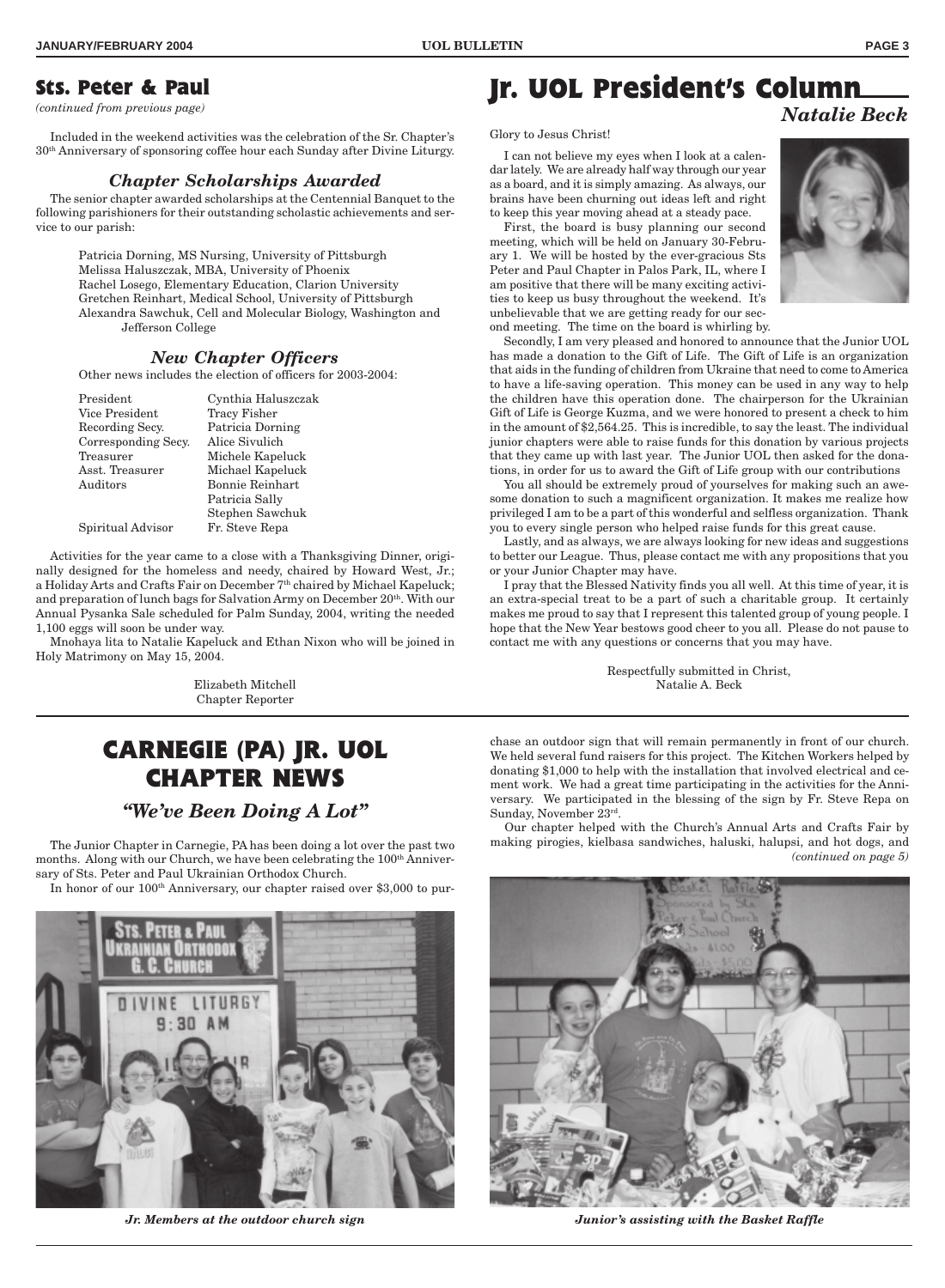afternoon with each other.

### **JR. EXECUTIVE BOARD 2003-2004**

Michigan City, IN 46360 (219) 872-3767 (708) 361-5165 gnatb85@hotmail.com otapac@ameritech.net

(215) 491-1069 (610) 892-7315 Brzyskibaby@hotmail.com NSufler@aol.com

**TREASURER FINANCIAL SECY.** E.J. Roviaro Katya Carman 308 St. Andrews Dr. 3 Parkwood Dr. Schereville, IN 46375 Cortland, NY 13045 (219) 864-9556 • (219) 313-0897 (607) 756-7882 • (607) 423-4457 bballin4eva2005@hotmail.com Klizzy06@hotmail.com

75 N. Roanoke Ave. 2000 Clover Dr. Youngstown, OH 44515-2932 Vestal, NY 13850 (330) 792-7379 • (330) 881-9182 (607) 754-1554 Burlocko03@aol.com svennacol27@stny.rr.com

#### **PRESIDENT SPIRITUAL ADVISOR**

Natalie Beck Fr. Taras Naumenko<br>19 Jack Pine Dr. 8410 W. 131st St. 106 Jack Pine Dr. 8410 W. 131st St.<br>
chigan City, IN 46360 Palos Park, IL 60464

**VICE PRESIDENT JR. LEAGUE ADVISOR** Alex Brzyski Natalie Bilynsky 2827 Lee Dr. 703 Pine Ridge Road<br>Jamison. PA 18929 Wallingford. PA 19086 Wallingford, PA 19086

**RECORDING SECY. CORRESPONDING SECY.** Nicole Burlock Colleen Scannell

## **MEET THE JR. UOL EXECUTIVE BOARD**

#### *Edward John Roviaro, II, Treasurer*

Hello to All!! My name is Edward John Roviaro, aka "EJ". I will be serving as Treasurer of the National Jr. Board. I am a member of Sts. Peter and Paul Jr. UOL Chapter in Palos Park, Illinois.

I am a junior at Lake Central High School in St. John, Indiana. My main interest is in music. As a freshman, I was a member of the high school marching band and percussion ensemble. I have formed my own band which has now been in existence for one year. We rehearse regularly in our basement (thanks to my mom and dad for putting up with all the noise!).

I have also participated in various basketball leagues during the past nine years. I am currently employed at our family business which is a beverage production and equipment company.

I look forward to serving as Treasurer for the Jr. UOL and working with the other Board members.

EJ

### **HOLY ASCENSION JUNIORS RISE AGAIN**

**MAPLEWOOD, NJ** — The Junior UOL of Holy Ascension in Maplewood, NJ is a rather small group of youth ranging in ages ten to sixteen.

Every Sunday, whether the members live an hour away or right in town, they make an effort to attend Divine Liturgy and many members also attend Sunday School. The Jr. UOL Chapter includes the following members:

| President             | Aleksandra Hucul                   |
|-----------------------|------------------------------------|
| Vice President        | Alexander Shevchuk                 |
| Secretary             | Elizabeth Hucul                    |
| Treasurer             | Michael Stepowyj                   |
| Jr. UOL Advisor       | Ms. Daria A. Pishko                |
| Spiritual Advisor     | Fr. Oleh Hucul                     |
| <b>Other Members:</b> | Darya Gapon, Constantine Shevchuk, |
|                       | Andrew Holowko, Nicholas Holowko,  |
|                       | And Khrystyna Chorniy              |

The chapter officers took their oath of office in late September of 2003, after many years of dormancy. Throughout the year, the chapter also conducted a number of fundraising activities such as: coffee hours, hosted a St. Demetrius Saturday luncheon, and are currently planning to make Christmas Remembrance Doves for the Nativity Season.

The Jr. UOL of Maplewood is also planning many more activities. This will include the hosting of a Dinner and Movie Night on December  $6<sup>th</sup>$ . This is an invitation for all to attend. For more information, please contact Aleksandra Hucul at (908) 251-3535 or email at: ahucul@yahoo.com.

#### Khrystyna Chorniy

## HAPPY FALL! *from St. Vladimir's Jr. UOL, Parma, Ohio*

There is a saying that being a Christian is like being a pumpkin. "God picks you up from the patch, brings you in, and washes all the dirt off of you. Then He cuts off the top and scoops out all the yucky stuff. He removes the seeds of doubt, hate, greed. etc., and then He carves you a new smiling face and puts His light inside of you to shine for all the world to see." We spend our whole life after Holy Baptism and Holy Chrismation shining that light that God gave each and every one of us. We show that very same light when we get together as the youth of the church community to spend a pleasant

And so, once again, the autumn season came around and the St. Vladimir's Jr. UOL held their annual Pumpkin Party on Sunday, Oct. 19, 2003, following the liturgies. The youth of the parish got together to eat some pizza and candy, paint pumpkins, and play games like "bobbing for apples" and "pin the nose on the pumpkin". This year the painted pumpkins were judged and the 1<sup>st</sup> place winner was Iryna Bodnar, the 2<sup>nd</sup> place winner was Lesia Mahlay, and the 3rd place winner was Boghdan Benin. Prizes were awarded to each of them. Also there was a pinata and it was knocked down early on by the younger children, even before any of the teenagers had a chance to hit it!



*Iryna Bodnar, Lesia Mahlay, and Bog Bennen*

Our Jr. UOL Chapter displays *that light* with every activity, whether it is the Annual Pumpkin Party or the many other activities which we sponsor for St. Vladimir's Cathedral and the Ukrainian Orthodox League.

> Respectfully submitted, Oksana Mahlay

### **A "SNIP-IT" FROM THE PARMA JR. PRESIDENT**

### *"Looking for a Quick Service Project?"*

Juniors from Parma are great at "multi-tasking". At their last Jr. U.O.L. meeting, they were busy at work. While going over old business, brainstorming fundraising ideas, and making plans for the upcoming Convention, the Juniors made cards for the shut-ins of our parish.

It made their evening just knowing that their cards would soon brighten someone's day. The juniors can't wait to visit the shut-in's during the Christmas and Easter seasons where they are sure to find their artwork displayed in the rooms of the shut-ins.

It truly is a great feeling.

Christy Bohuslawsky Jr. Chapter President ukiecheerchic@msn.com

*"It is better to be silent and be considered a fool than to speak and remove all doubt." "Yea also, when he that is a fool walketh by the way, his wisdom faileth him, and he saith to every one that he is a fool.*" *(Ecclesiastes 10:3)*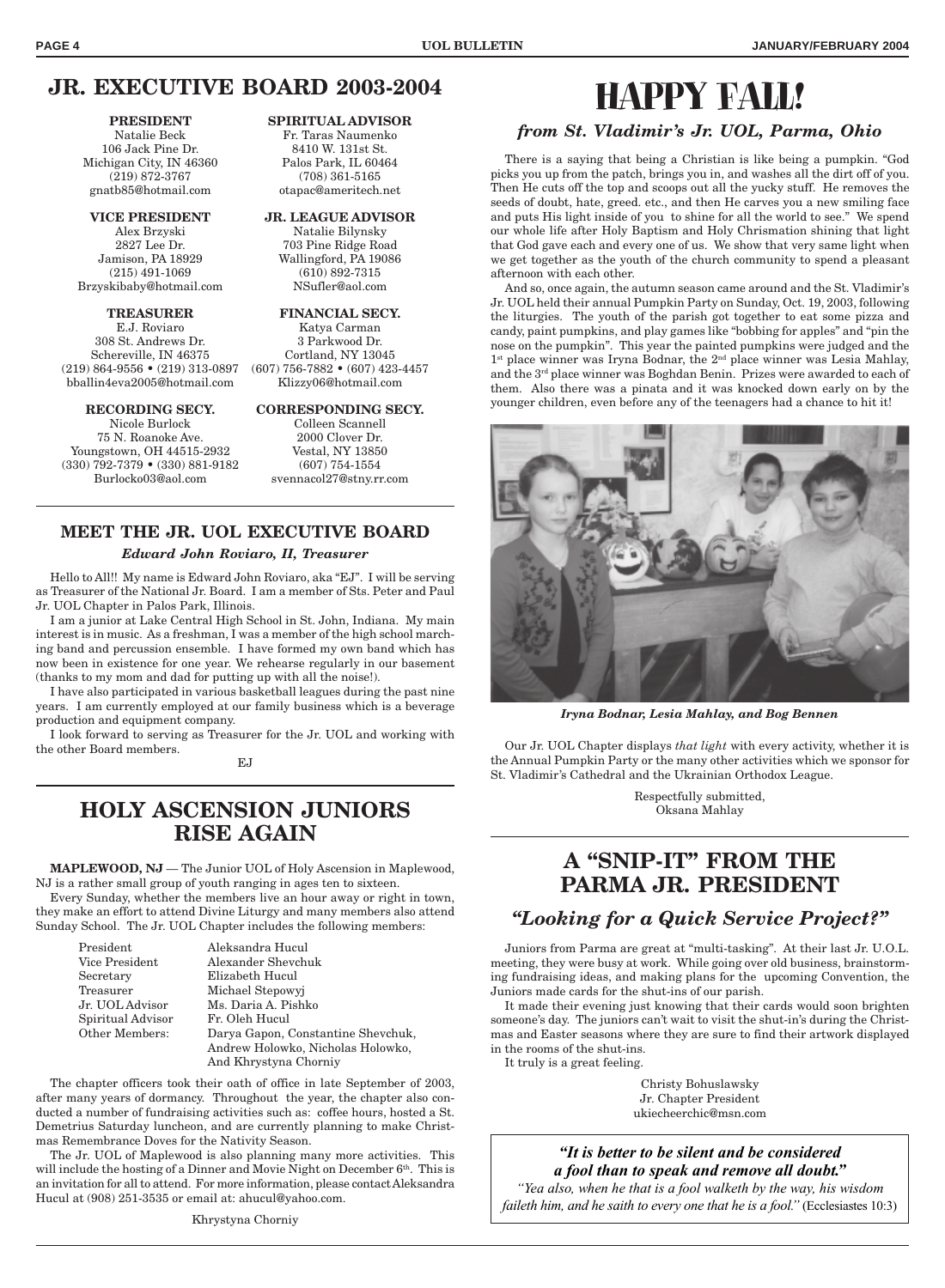#### **Teenage Conference**

*(continued from page 1)*

using biblical quotes as clues, was a hoot. Young minds were challenged and so much energy was spent running on wild goose chases!

So much for the main activities, yet the day starts with First hour and ends with Midnight Office, with a Vespers, Akathist and two Divine liturgies thrown in, as needed. Our local parishes would be surprised at how well the services are sung, and that without practices. The kids exhibit an intensity in their prayer that is refreshing. Not only did they make their own beeswax candles, but without prompting, lined up to light candles at most services in the new nifty candle boxes.

Fr. John Harvey and Fr. Bohdan Hladio answer anonymous questions from the "flaming box" on every question imaginable. As a tag team, kids hear the same message from both, one confirming the other. These answers spawn more questions and it is a joy to see how their young minds think. Questions on the faith, morals and ethics are so important as they are bombarded constantly with amoral or immoral attitudes by the media and what they hear in school. As many seem to have a spotty knowledge of basic Orthodox knowledge an in-depth adult level overview of each sacrament was taught. Of course, vocations are always touched upon and it appears that there are some aspirants to the seminary coming through the ranks.

Outside speakers were added to illustrate more completely the theme of the year. Fr. Charles Baxter, who is doing Clinical Pastoral Education now, had much to share from his hospital chaplain experience, with some rather gritty, but thought-provoking stories. Teens often think that they are not vulnerable to death or accidents, but Father's talk brought out the reality of the rude surprises in life, and how in God we deal with them.

Faith Lord gave a most powerful presentation on Post-Abortion Syndrome, which is suffered by so many women. This cautionary talk was totally opposite of what is flippantly taught in schools today. So many women, as well as young men, experience depression and bouts of guilt as a result of an action which ends a life, but is considered as nothing by many today. Her style of presentation was compelling and marked with forgiveness and hope, so it was not negative. Again our kids were brimming with questions. Fr. Stefan Zencuch carried out the theme on family and gave many insights into pilgrimages and parish feasts in Europe. Preparing kids for college, was the presentation by Joseph Samra, the program co-ordinator for the Orthodox Christian Fellowship. Speaking about the fellowships that can be established on college campuses and the Real Break Program, he opened eyes to exciting possibilities of exercising one's faith while away at college.

Nina Aust, one of our counselors (and alumnus of TC as a camper) told that arriving at Kent State Campus and finding no Orthodox Christian Fellowship, she sought out information and set about establishing one. Her enthusiasm shows that by going to college one does not have to abandon church life and its benefits.

Phew! This only partly chronicles the uproarious days spent at All Saints Camp. One must not forget also the excellent voluntary service given by our camp counselors. These days they have a detailed Counselors Manual and as a sign of the times, get police background checks. Some give up vacation time or even take off from work to come to TC, such is their dedication to serving and nurturing our youth. Charissa's presence was missed this year, but giving birth meant her hands were quite full. Natalie Kapeluck, our diocesan Youth Ministry Director, as always brought her vivaciousness and zest for fun with her and the encampment was infected with an upbeat spirit.

*If this overview sounds good to, you plan on TC 2004 as it will outshine 2003!! If you are a parent, TC has matured like a fine wine, and the safe and nurturing environment will be a positive experience for your children,* to say nothing of the memories they will carry with them for life! Mr. Wasyl Pysh, who has been a regular benefactor of TC, always makes an annual visit. This was his creation so many years ago, and he must like what he sees, for there is now a fresh donation! Thanks for the support and the vote of confidence!

# *RAISING* • *OF* • *LAZARUS*

By Hieromonk Philip Holy Trinity Parish, Trenton, NJ

The early church called Lazarus Saturday *"The Announcement of Pascha".* This is one of the reasons why we celebrate the Divine Liturgy on this day as if it was a resurrection day or a Sunday Liturgy.

This day illuminates us at the very beginning of **Holy Week** with the ultimate meaning of resurrection as we hear Christ command Lazarus who has been dead for four days – "Lazarus, come forth"! (John 11:43) In the Gospel reading of this day we see the greatest miracle prior to Jesus' trial and judgment. Not only do we see Christ perform the miracle as God, we also witness His human nature.

During the Gospel reading we hear – "He groaned in spirit and was troubled" (John 11:33), and scripture makes it clear that Christ, a human was very upset at the death of his good friend. St. John reminds us — "Jesus wept". (John 11:35) We certainly see the human Jesus, but through his humanity it is God who is preparing to die for the salvation of the world. "Shedding tears for thy friend, O Saviour, Thou hast shown the reality of Thine Incarnation". (The Lenten Triodion; Canon 3, Great Compline, Saturday of Lazarus)



*"Raising of Lazarus"*

Most of all we not only see the miracle and the human nature of Christ but upon Jesus' arrival to Bethany, Martha goes to explain to Jesus how if he were there while Lazarus was ill, he would not have died. We see that Martha believes in Christ as a teacher but does not yet know what is about to happen. Jesus attempts to comfort her by saying – "Your brother will rise again". (John 11:23) Martha thinks that Jesus is referring to the final resurrection and indicates that she understands that Lazarus will resurrect on the last day. Christ immediately tells her – "I am the resurrection and the Life". (John 11:25) It is very important for us to remember that if we truly believe in Christ we already have eternal life and we will never die spiritually.

Another important point to remember is Christ raised Lazarus to remind us that God has the power to resurrect. However, the difference between Lazarus' resurrection is that he came out of the tomb "wrapped in a cloth" (John 11:44) where our Savior's linens were left in the tomb. There are many scholars who write scripture and illustrate this to show that Lazarus came out wrapped in these clothes as an indication that he will need them once again: he will eventually die and resurrect on the last day.

*Let our faith in Christ be strong, as we have heard many of His miracles in the Gospel reading during each Sunday of Great Lent. Most importantly we know that He is the resurrection and Life and whoever believes in Him will have everlasting life.*

### **Carnegie Jr. UOL**

*(continued from page 3)*

assisting in the kitchen during the event. Of course, we had help from Mrs. Walewski, the head chef, and Mrs. Sawchuk and Mrs. Rozum, our advisors. We also donated a movie basket for a Basket Raffle which was sponsored by the Church School.

The juniors also helped with the church's Annual Thanksgiving Dinner which gives free dinners to the homeless, the needy, Senior Citizens Home, local police and firemen, and anyone who wants to join us for a delicious dinner. The extra food is donated to a local shelter.

> God Bless. John Walewski, Reporter



*The "Jr. Kitchen Crew" for the Arts and Crafts Fair*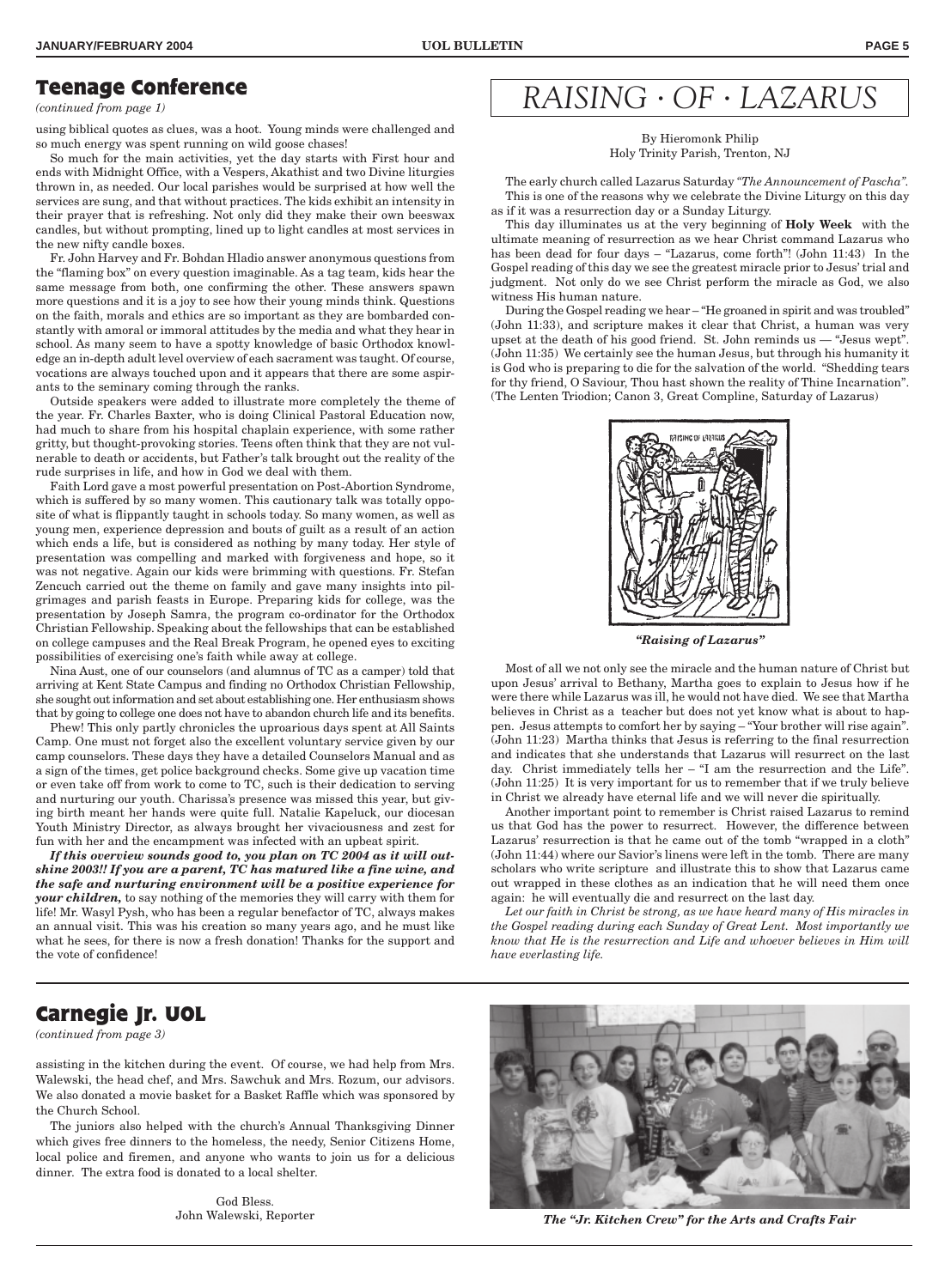### THE PENTACOST KNEELING PRAYERS and THE HOLY SPIRIT

#### by Fr. Michael Danczak, St. George Parish, Minersville, PA

The "Kneeling Prayers!" You must be thinking that the author must have really irked someone to be assigned a more obtuse subject for an article in an Orthodox publication. After all, this is just a Vesper service which is celebrated, more or less, as a formality so that we can begin kneeling again after celebrating the Resurrection of Our Lord and Savior, the forty days that He remained on Earth afterward, His Ascension into Heaven and the descent of the Holy Spirit on Pentecost. The meaning of these prayers is couched in the mystery of God and they have no real meaning to us "plain folk".

If this is your interpretation of the significance these prayers, it couldn't be farther from the truth. Yes, the tradition of the Holy Orthodox Church proscribes that Christians should not kneel in prayer, either privately or in Church, from Pascha to Pentecost in celebration of the actions of Jesus Christ which occurred during this fifty day period of time. However, the Kneeling Prayers are not merely a Liturgical formality; they have a definite purpose, and if intently listened to, a very definite effect on one's spiritual growth.

The Kneeling Prayers are first a brief outline of the doctrines on the One, Holy, Catholic, and Apostolic Orthodox Church. Contained within them, you will find synopses of the Gospels as they relate to the Holy Trinity, the life of Jesus Christ, the creation and fall of mankind and our hope for salvation. They are intended to remind us of all that has occurred and that which is expected. The Kneeling Prayers serve to bring to our conscious realization that despite all that we have just finished celebrating our salvation is not, as the majority of heterodox denominations teach, "a done deal" or a *fait accompli.*

This is another prayer to which we are all exposed to weekly during the Divine Liturgy which, in part, summarizes the Kneeling Prayers. It is found, as part of the inaudible priest prayers, immediately before the elevation of the gifts, prior to their consecration. It states:

*Remembering the saving commandments and all things which have come to pass for us: the Cross, the Tomb, the Resurrection on the third day, the Ascension into Heaven, the Sitting on the right hand and the Second and Glorious Coming.*

The Kneeling Prayers remember these actions of Christ, but they more importantly go on to acknowledge to "operation of the Holy Spirit", not only on the Church at Pentecost, but on our own lives as well. The Kneeling Prayers cause us to remember that we must continually grow in our faith. Faith is not a static commodity which, once confessed, can be left alone to save us at the end of our lives; it is a dynamic relationship that we have with God, with His Church and with all creation which must be fed, nurtured and encouraged to blossom and then bear fruit. We are commanded by God to act as Christians, believe as Christians and pray as Christians. All this is only possible through the action, or "operation" of the Holy Spirit within our lives and our conscious choice to accept these God given gifts.

The Kneeling Prayers remind us that, through the Holy Spirit, we are called to remember that Christ will return at a Second Coming which will be accompanied by a General Resurrection of the Dead prior to the Last Judgment. We are further called to realize that, at this time of judgment, it is our actions, or our inactions, toward each other and toward God which will be the basis for our place in Paradise or eternal condemnation.

Our ability to act as God would wish is entirely dependent upon the actions of the Holy Spirit and our willingness to accept his counsel. He provides us with the ability to spiritually fortify ourselves, to give to ourselves, to those who are in need, and to serve God as members of His Holy Apostolic Orthodox Church. *The Kneeling Prayers remind us that we must choose to be receptive to the actions of the Holy Spirit.* They cause us to remember that it is only through God's Grace, which is conveyed to us by the Holy spirit, that we have any hope for salvation. The Kneeling Prayers also remind us that it is only "on bent knee" that we can pray to Our Lord for His Forgiveness and for the bestowal of Divine Grace.

The Kneeling Prayers also serve to cause us to call to our memory and to pray for "those who have departed this life before us." They too will be judged based upon their actions but God is incomprehensibly merciful. He will respond to our genuine, devotionally inspired and necessary intercessory prayers which are made "upon bent knee". The Kneeling Prayers cause us to confess our total inadequacy before God and they allow us to prostrate ourselves in total obedience and submission before He who created all things and Who will ultimately decide their fate.

So when it comes time to participate in the Kneeling Vesper Service, listen to the prayers intently. Use them as a brief lesson on the doctrines and "theology" of the Orthodox Church. Meditate on their meanings; allow the Holy Spirit to reignite the spark of faith within you which was originally lit within your soul at your Baptism. Allow the Holy Spirit to fan the ember so that it will grow into a flame. Then, let that flame become a fire within your soul which the Holy Spirit can use to illuminate you and all you contact; a fire which will guide you to that true vocation to which you are called: mystical union with God and the re-establishment of our ability to be "partakers in the Divine Nature".

### **QUESTIONS AND ANSWERS**

Fr. John W. Harvey, St. Michael parish, Woonsocket, RI

*Q:* My Baba has always been adamant that there be no work on Sundays or major feast days and this included gardening and even such recreational pursuits like embroidery and knitting. I remember she would always quote some proverb about how for every stitch you make on Sunday you will have to take two out. Those memories stick with me even today, but my own grandchildren think such ideas are utterly ludicrous. What is really demanded of Orthodox as a Sabbath observance today, considering the life-style of our contemporary society?

*A:*Let us first look back to the time of Jesus and we will find that the Mosaic Law had been embroidered upon by the Scribes, Lawyers and Pharisees to such an extent that proper observance of the Sabbath was made complex and difficult. No food preparation or cooking was allowed and there were so many restrictions as most actions were considered "work" and therefore forbidden. Even a recreational pursuit, such as going for a walk, was strictly regulated. By His actions and healings Jesus was accused of breaking the Sabbath laws. In reply, Jesus , as the author of the law of Moses itself, made a correction to the spirit and approach to Sabbath observance. Man was not made to be bound by restrictive laws. The Sabbath was given to man as a gift. This is a time given for man to relax with family and to worship their Lord. Jewish families, begin and end the Sabbath with blessings and dine together in a worshipful manner.

For us, our Sunday observance should be a quiet relaxing moment, a haven of rest, outside the rat race of this world. In a couple of decades our society has so changed that one day is just like the rest. There often is no day with a focus on sheer relaxation as family combined with time for proper worship of God. Soccer practice is inevitably Sunday morning and your daughter must work, since she is the newest employee and for the retail business, Sunday is a big shopping day. In a secularized society, no day is holy and the pressures of life fragmentize family life, as each is doing his own thing.

As Orthodox Christians we must make a conscious effort to carve out a Sabbath observance and really relax and worship as a family. The Liturgy should be the center focus, but there should also be time for a relaxing family meal or common activity. Engaging in a recreational hobby is alright. For example, if gardening is your thing, repotting a couple of root-bound plants would be acceptable, but putting on your coveralls and engaging in a massive weeding project would be out of the character of the day. Obviously today, it is not only in the hospital, restaurant and transportation fields that Sunday workers are needed. If one is a relatively new employee it is almost inevitable that you will get the Sunday shift. As many of our parishes do not have Saturday vespers or regular weekday services, this unfortunate turn of our society effectively removes many people from ALL worship and sacramental life. In this case, making a specific time for prayer in one's busy life and attending services when you can is the only feeble solution to reclaim the spirit of the day.

Observing Sunday as a time of worship and family relaxation is difficult these days, but we must make the effort to recoup as much as we can against the secular tide of this society. If we happen to be employers, let us be sensitive to our basic human need for a time to worship and rest. If we must have workers on a Sunday, let us at least stagger the workload, so that a worker is not so tied in to this schedule that worship opportunities and family relaxation are forever precluded.

#### **U.O.L. ARCHIVES** *"National UOL Historical Material Needed"* **• Historical records and materials**

- **Records from past National UOL Officers**
- **Convention Yearbooks**

**Forward to: UOL Archives (Attn: S. Sivulich), UOC of USA, P.O. Box 495, S. Bound Brook, NJ 08880**

### **UOL BULLETIN DEADLINE**

*The deadline for each edition is the 5th of the prior month: September, October, November, January/February, March, April, and June.*

*"And now these three remain: faith, hope and love. But the greatest of these is love.* (1 Corinthians 13:13)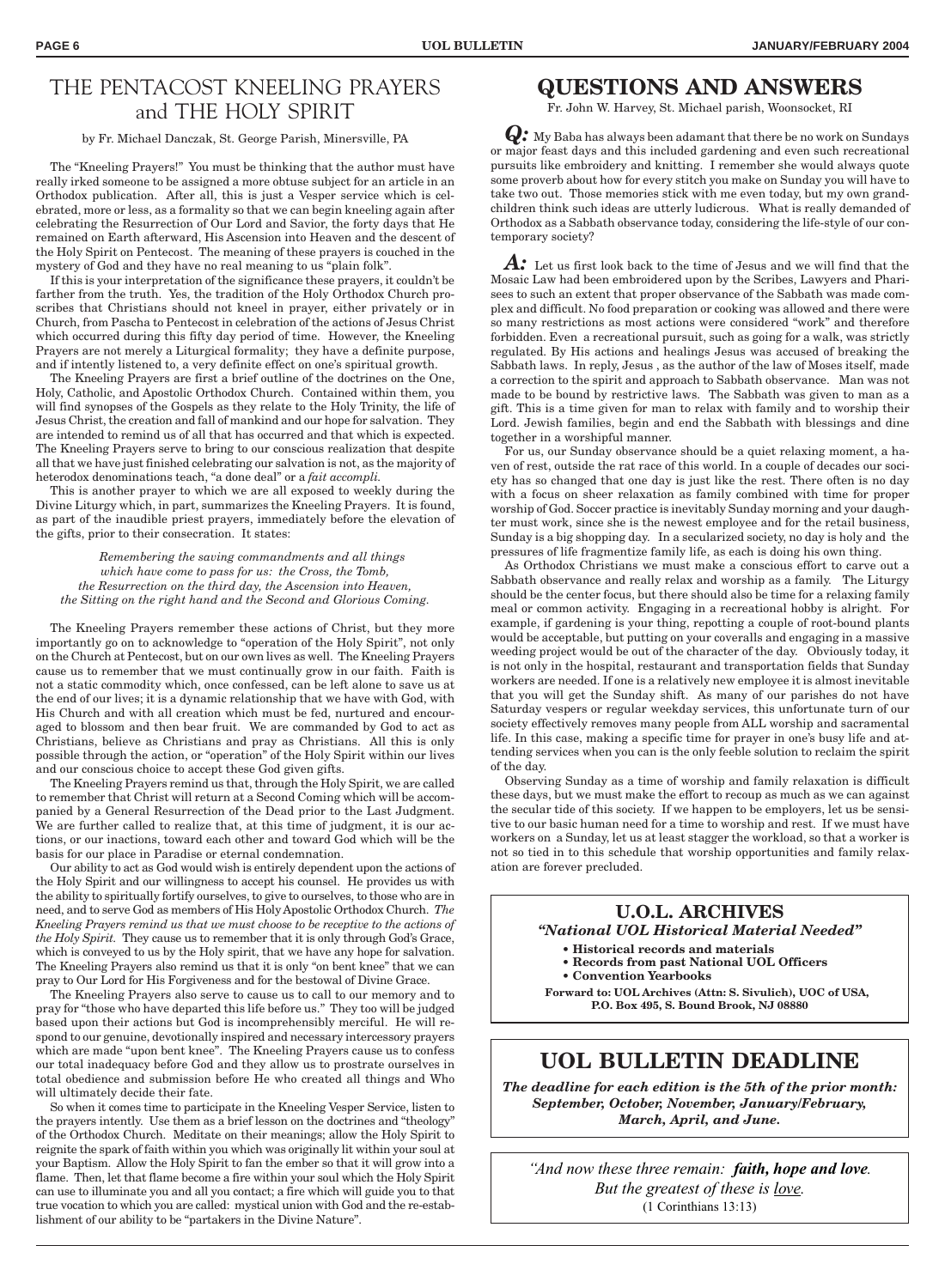### **THE ORTHODOX CHURCH AND ORGAN/TISSUE TRANSPLANTS**

#### by Fr. Dennis Kristof

The breakthroughs and advances that medicine has made these past few decades have been astounding. One of the greatest areas of medical advancement has been in the area of organ and tissue donation. Doctors are now able to successfully transplant hearts, livers kidneys, lungs, intestines and other organs. Tissue donation can include corneas, bones, connective tissues, heart valves, skin for burn patients, heart valves and a myriad assorted possibilities.

As a part-time Hospital Chaplain, I have often been called to counsel and support people when they or their families are facing the decisions whether or not to donate body organs and tissues. I have also suffered along with people who are awaiting a much needed body organ in order to live.

These procedures have both prolonged and improved the physical lives of literally thousands of people. How do we as Orthodox Christians view this important boon of modern medicine?

Unfortunately, much disinformation has been disseminated by a growing hoard of Orthodox Fundamentalists claiming that they represent the official Orthodox position. Insofar as our bishops have never made a definitive proclamation and are still studying this and other complex issues, there is no universal Orthodox position. However, we have been able to come to certain conclusions by reflecting on these issues with a properly disposed Orthodox mind set. There are important ethical distinctions that must be considered when dealing with the issue of organ and tissue donation. Through prayer and study of the scriptures and the Fathers, certain decisions can be made regarding these issues without undue fear that Holy Orthodoxy is being compromised.

A distinction must be made between organ donation and tissue donation. Organs can only be harvested from someone who has been proclaimed brain dead. The lone exception to this are donations of a lung or kidney because they are duplicate organs which can function alone. In extreme case one of these organs can be taken and transplanted into a need person, usually a family member who cannot find a match otherwise.

"Brain dead" is a very complex concept which is far beyond the scope of this article. Brain death is declared when doctors have determined that brain activity is irretrievably lost. It is only from such persons whose hearts are still beating that organs can be procured for transplanting purposes. This will happen only after extensive testing and evaluation.

Tissue donations can be taken from anyone after they have been declared dead. For this reason, organ donation happens much more rarely than tissue donation. In either case, the family is not approached about donation until the person is legally declared deceased. It is now the law that the next of kin must be approached and asked if they are willing to donate organs or tissues from the departed. You probably will not be approached about organ donation, but you will definitely be approached about tissue or eye donation. Tissues can be donated for transplantation or research.

Unofficially, the Orthodox Church at this time is not opposed to organ donation as long as the organ and tissue in question are used to improve human life, whether these are used for transplantation or for research that will lead to improvements in the treatment and prevention of disease. This assumes that the body of the departed will be treated with respect and will not be mutilated. Indeed, this is always the case with our present organ procurement agencies. The care and respect for the departed's organs and tissues is so profound that open casket funerals are not only possible, but the rule.

The basis of this still unofficial position of the Church is that the ultimate rule of Orthodox Christians is love. The donating of organs and tissues can improve the life or lives of those who receive them, or who benefit from the research undertaken with them. "Greater love has no man than this, that a man lay down his life for his friends." (John 15:13) No canon of the Church supersedes the ultimate Commandments of the Lord: *"This is my Commandment, that you love one another as I have loved you."* (John 15:12) Indeed, we are not giving our lives, but are giving others the opportunity for an improvement in their lives. Our Lord instructed His disciples that *"If any one would sue you and take your coat, let him have your cloak as well."* (Matthew 5:40) Is not donating our physical bodies we no longer need an even greater gift? Indeed, Orthodox believers have had blood transfusions and skin grafts for quite some time now.

> *(To be continued in March 2004 Issue)*

## Ukrainian Christmas Carols *"Kolaidy and Schedrivky"*

#### By Elizabeth Mitchell, Staff Writer

Singing is an indispensable activity of the Nativity celebration in Ukraine. The custom of singing carols is ancient, and even before Christianity carols were sung to commemorate the seasonal cycles of nature and the pagan New Year ceremonies. Many Ukrainian customs connected with the observance of the birth of Christ trace their roots to the pagan festival *Kolaida* in tribute to Lada the Son-God (Bountiful God-giver of life and good things). Pagan priests of the Son-god Lada and the elderly men would go from house-to-house singing songs in honor of LADA *(Ko Lada),* hence the word *kolaida.*

With the introduction of Christianity in Ukraine in 988 A.D. by Volodymyr the Great, pagan carols began to be replaced by Christian carols and festival hymns celebrating the birth of Christ the true Light, giver of life and salvation.

Closely related to *kolaidy* are *schedrivky,* also of pagan origin. They are actually a continuation of Nativity caroling, however, the singing of *schedrivky* starts on Schedriy Vechir, Epiphany Eve, January 18th (Bountiful Evening). According to local practice, they may be sung until the end of the Theophany celebration.

The word *schedrivky* is an old Ukrainian word unknown beyond the boundaries of Ukraine. The songs are considered to be the oldest ritualistic songs and stem from mythological sources, some of which deal with the creation of the world.

The general motif of *schedrivky* revolves about the household activities. In other songs, the family is compared to the celestial elements. Some tend to glorify the sun (Hospodar) lord of the estate/or husband, the moon (Hospodynya) or the wife, and the stars, their little children. This is significant because pre-historic Chrisitan Ukrainians worshipped the elements of nature as did all pagans.

Another group of *schedrivky* has battles as their main theme, while others contain romance, with the prediction of engagements and marriages. Religious and Biblical themes depict life, suffering or death, and the Resurrection.

The ever-popular Carol of the Bells or *Schedryk* is our Ukrainian contribution to the universal repertoire of carols. It has now been translated into many languages throughout the world. Ukrainian words to the song have a deeper meaning than those we know in English. *Schedryk* expresses a wish to the farmer for a rich harvest. The *lastivka* referred to is a swallow that returns from warm lands to Ukraine in early Spring. Her appearance is welcomed with great joy because her return symbolizes the triumph of life in nature over death in winter. Other lines of the carol wish wealth for the farmer and a wife with black eyebrows, a symbol of woman's beauty in Ukraine.

To Ukrainians, the most beloved Nativity carol is *Boh Predvichni* (God Eternal). The song is first sung at the Nativity Eve Holy Supper and inaugurates the feast day proclaiming the truth of Christ's birth. During the Holy Eve church services, *Boh Predvichni* is sung heralding the mystery of the Christ Child's birth. In its simplicity and truth, the carol tells of the awesome God the Creator being born into His creation to save all mankind.

### Christ Is Born! Let Us Glorify Him!



*Condensed from: UYLNA TRIDENT MAGAZINE: Ukrainian Carols, January, 1957; Ukrainian Customs and Carols, Winter, 1961.*

*(Thanks to my pastor, Fr. Steve Repa, for his assistance with this article. EM)*